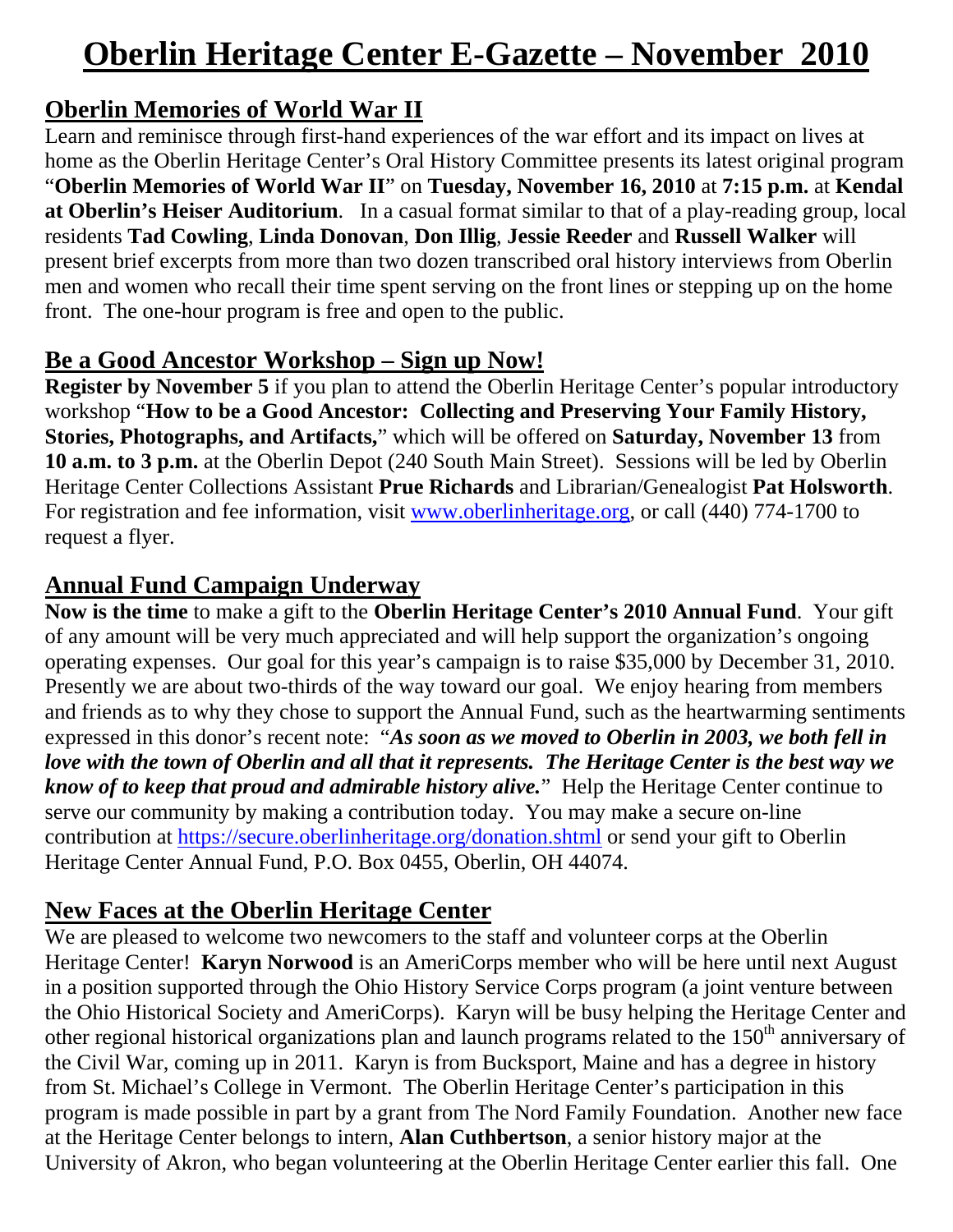of Alan's first assignments at the Heritage Center was to research the life of Oberlinian Norman G. Long and preserve some of Long's personal documents including letters, photographs and a fascinating collection of World War II military honors. Read about Alan's work in the blog section of the Oberlin Heritage Center's website, www.oberlinheritage.org.

## **Letters of Support Needed!**

The Oberlin Heritage Center has been working with the National Park Service in conducting a feasibility study for the Western Reserve to become a National Heritage Area and the project leaders currently are seeking letters of support. National Heritage Areas celebrate and interpret unique natural, historical, recreational, and cultural resources and traditions of a region. They are designated by Congress following a favorable review of a feasibility study, such as the one presently underway. They are supported by local people and organizations, with technical assistance from the National Park Service. Two such areas in Ohio are the Ohio & Erie Canalway and the National Aviation Heritage Area. National Heritage Areas allow for collective promotion of the heritage and natural resources of a region, increased communication among local organizations and stronger emphasis on the diversity and quality of life in the area that can draw in visitors and businesses. **Please consider writing a letter of support by November 15 for the designation of the Western Reserve as a National Heritage Area.** Address your letter to: Mr. Ernest Quintana, Midwest Regional Office Director, National Park Service, 601 Riverfront Drive, Omaha, NE 68102, and physically mail your letter to the local project coordinator, Rory Robinson, Outdoor Recreation Planner, 2179 Everett Road, Peninsula, OH 44264. Your letter of support will be submitted with the final report of the feasibility study. To obtain more information or to view a template of a sample letter of support, please contact the Oberlin Heritage Center's Liz Schultz at (440) 774-1700 or tourinfo@oberlinheritage.org.

## **OHC Docent Field Trip**

On Sunday, October 17, six volunteer docents and board members travelled with Museum Education and Tour Coordinator **Liz Schultz** to visit the **James A. Garfield National Historic Site** in **Mentor, Ohio**. The trip was timely since earlier in the month the Chief of Interpretation and Education of the Garfield site, Todd Arrington, visited Oberlin to present "The Republican Party, the Civil War, and the West." While at the Garfield site the visiting Oberlin volunteers were led on a guided tour of Garfield's grounds and home, "Lawnfield," where he launched his front-porch presidential campaign and awaited the 1880 election results. Everyone was delighted to have the chance to go behind-the-scenes and into spaces most visitors don't usually get to experience. The Heritage Center appreciates all of the great work our docents do in learning and sharing Oberlin's history and this kind of field trip allows us to enjoy time together, learn something new about other local history sites close to home, and experience new perspectives in tour techniques.

#### **Oberlin Heritage Center Participates in Exciting Cultural Exchange**

On October 11, **a delegation of six Libyan archaeologists** toured the Oberlin Heritage Center as part of a trip to the United States through the State Department's International Visitor Leadership Program. They were accompanied by Arabic translators, visitors from Italy and the Sudan, and Oberlin College professors Susan Kane and Sam Carrier. During their whirlwind tour of this country, they visited the Smithsonian, Library of Congress, Metropolitan Museum of Art and other world-famous institutions. Oberlin Heritage Center staff were delighted that the delegation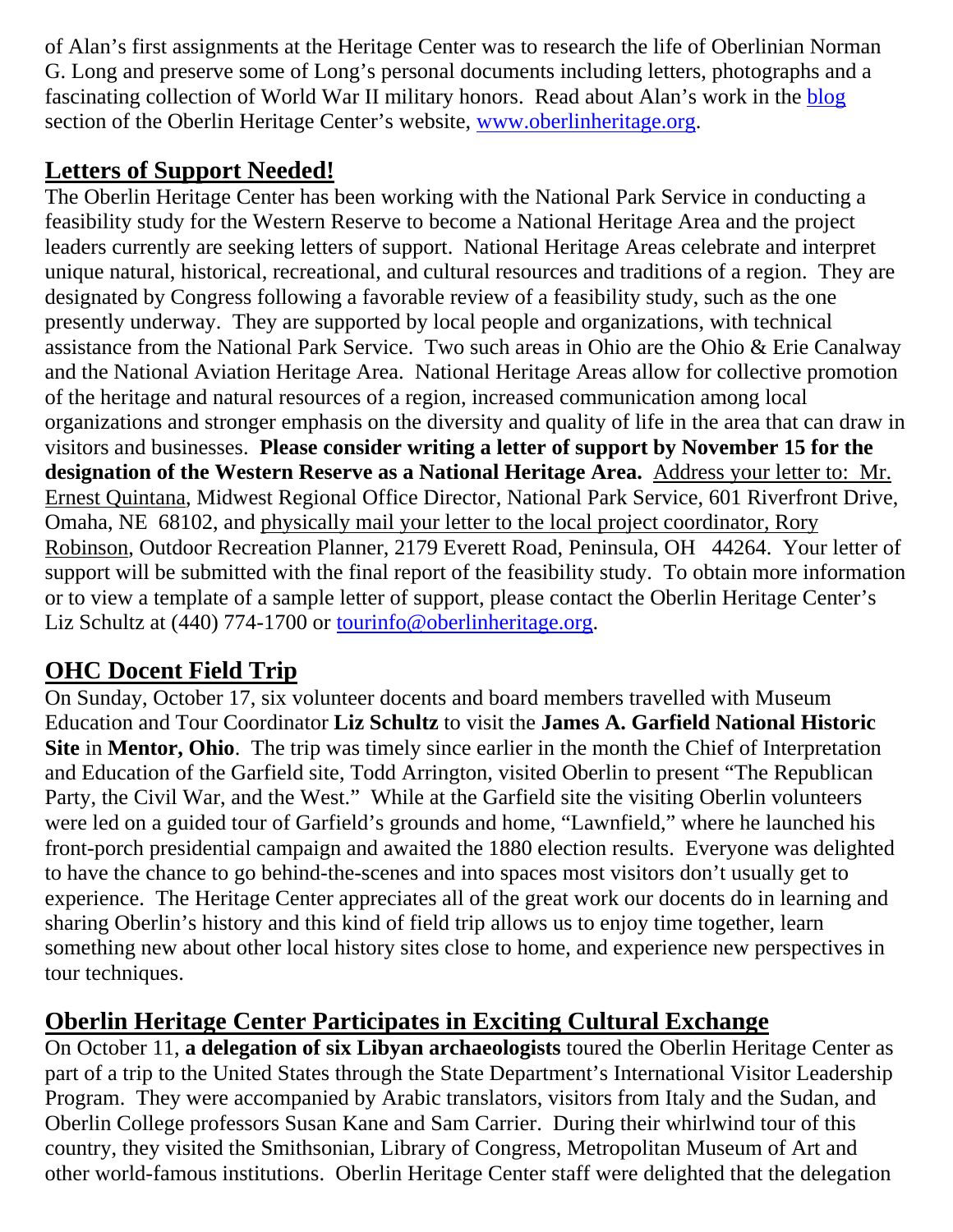also wanted to visit the Heritage Center to tour a small organization and hear how most American history museums are largely supported through memberships, local donations, small grants, and volunteers. They were guided on a tour of the Monroe House and learned about Oberlin's radical roots and saw local furnishings from the late 1800s. The tour continued through the Resource Center in the Monroe House basement, where workspace and crowded storage shelves were familiar sites to the visitors. They also spent time in the Little Red Schoolhouse (and taught us some new ways to play old games!) Throughout the visit, despite the differences in language, dress and culture, it was easy to see that the passion for preserving and sharing history was enthusiastically shared by all.

#### **Blue Star Museum Initiative a Grand Success!**

This past summer, the Oberlin Heritage Center took part, along with more than 900 other museums across the country, in the **National Endowment for the Arts Blue Star Museums Initiative**, and offered free admission to active duty military personnel and their families. The Blue Star Museum program exceeded all expectations in its first year, serving as an expression of appreciation from the nation's cultural community to our United States military community. Last month, each participating museum received a special letter from The White House with deepest thanks from First Lady Michelle Obama. Mrs. Obama wrote, **"***This effort helped military families across our Nation make special memories – and learn a little something, too… Service members and their families give so much to our country each day, and it is an inspiration to see so many organizations and individuals giving something back for their courageous service***."** While the formal initiative ended on Labor Day, watch for many museums to keep on serving military families all year round, including the Oberlin Heritage Center, which will continue to offer free admission to active service personnel and their families.

# **Oberlin Heritage Center's Annual Report Available**

The **Heritage Center's 2009 Annual Report** is now available online on our website (www.oberlinheritage.org) by going to the "Events and News" tab on the main menu bar and scrolling down to "Annual Reports." If you would like a paper copy mailed to you just send an email to members@oberlinheritage.org or call (440) 774-1700. The Annual Report is a labor of love and gratitude to all of the wonderful people and organizations who support the Oberlin Heritage Center throughout the year. We sincerely apologize to anyone whose name may be inadvertently omitted. Take a few minutes to review the 2009 Annual Report to see fun photos and a great re-cap of all that happened at the Oberlin Heritage Center last year.

# **Thanksgiving at the Oberlin Heritage Center**

Warmest thanks are sent to all of the Heritage Center's members and friends for the tremendous support you provide to keep Oberlin's rich history alive for future generations. The Oberlin Heritage Center will be **closed on Thursday, November 25** so that staff, interns, and volunteers may celebrate the Thanksgiving holiday with families and friends. The Heritage Center will be open from 10 a.m. to 3:00 p.m. on Friday, November 26 and Saturday, November 27. Guided tours of the Oberlin Heritage Center will be offered on Saturday at 10:30 a.m. and 1:30 p.m. For more information, visit www.oberlinheritage.org or call (440) 774-1700.